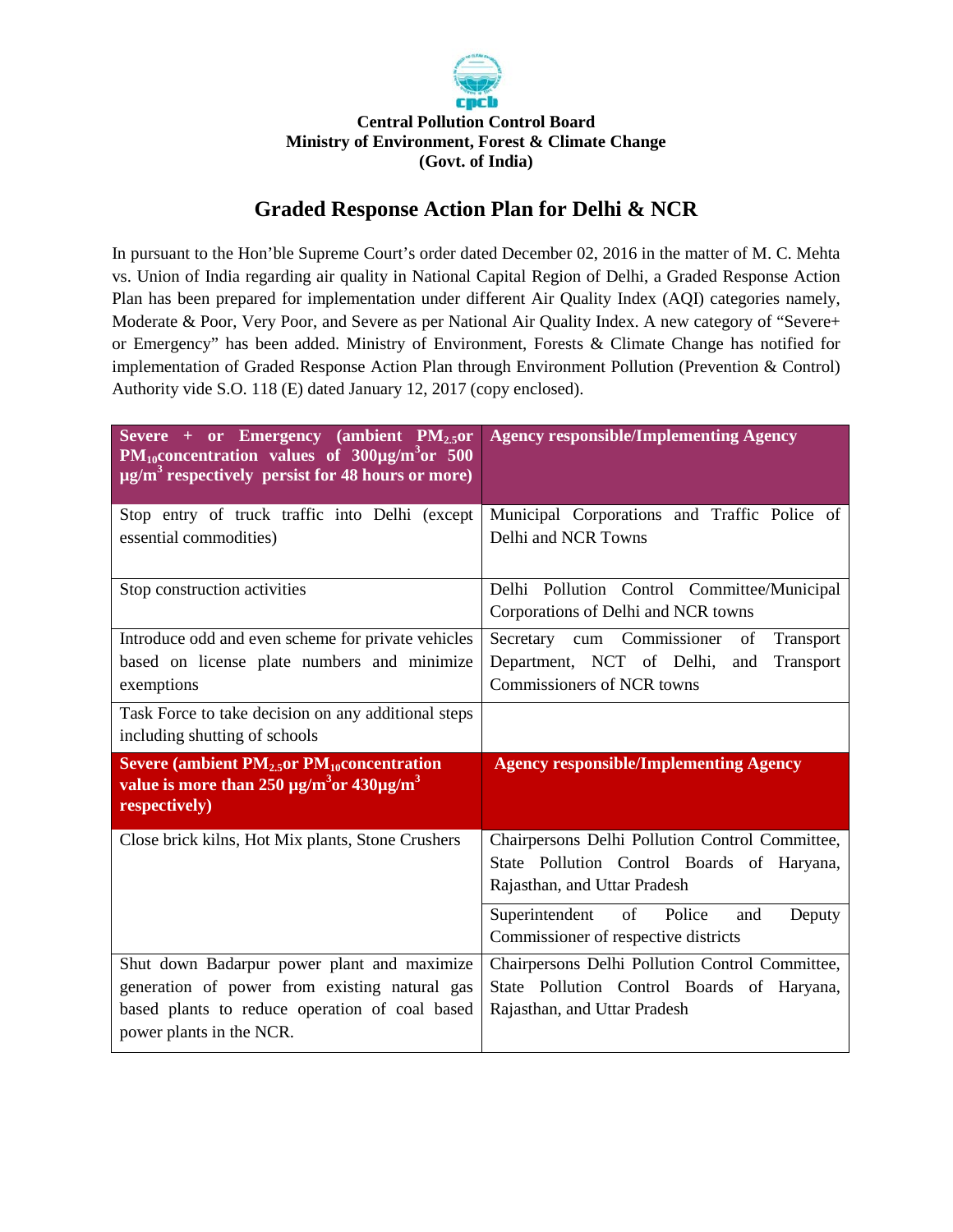| Intensify public transport services. Introduce<br>differential rates to encourage off-peak travel.                                                                          | Secretary cum Commissioner<br>Transport<br>of<br>Department, NCT of Delhi,<br>Transport<br>and<br>Commissioners of NCR towns                                       |
|-----------------------------------------------------------------------------------------------------------------------------------------------------------------------------|--------------------------------------------------------------------------------------------------------------------------------------------------------------------|
|                                                                                                                                                                             | Chairperson, Delhi Metro<br>Rail<br>Corporation<br>(DMRC)                                                                                                          |
|                                                                                                                                                                             | Chairpersons, State Transport Corporations                                                                                                                         |
| Severe (ambient $PM2.5$ or $PM10$ concentration<br>value is more than $250\mu g/m^3$ or $430\mu g/m^3$<br>respectively)                                                     | <b>Agency responsible/Implementing Agency</b>                                                                                                                      |
| Increase frequency of mechanized cleaning of road<br>and sprinkling of water on roads. Identify road<br>stretches with high dust generation.                                | All road owning agencies including Municipal<br>Corporations of NCT of Delhi and NCR towns,<br>Public Works Departments and National Highway<br>Authority of India |
| Very Poor (ambient $PM_{2.5}$ or $PM_{10}$ concentration<br>value is between $121-250 \mu g/m^3$ or 351-430 $\mu g/m^3$<br>respectively)                                    | <b>Agency responsible/Implementing Agency</b>                                                                                                                      |
| Stop use of diesel generator sets                                                                                                                                           | Chairpersons Delhi Pollution Control Committee,<br>State Pollution Control Boards of Haryana,<br>Rajasthan, Uttar Pradesh                                          |
| Enhance parking fee by 3-4 times                                                                                                                                            | Municipal Commissioner<br>Municipal Corporations of NCT of Delhi and NCR<br>towns                                                                                  |
| Increase bus and metro services by augmenting<br>contract buses and increasing frequency of service                                                                         | Principal Secretary, Department of Transport of<br>NCT of Delhi                                                                                                    |
|                                                                                                                                                                             | Delhi Transport Corporation (DTC)                                                                                                                                  |
|                                                                                                                                                                             | Delhi Integrated Multi-modal Transit System Ltd<br>(DIMTS)                                                                                                         |
|                                                                                                                                                                             | Delhi Metro Rail Corporation (DMRC)                                                                                                                                |
|                                                                                                                                                                             | <b>State Transport Corporations in NCR towns</b>                                                                                                                   |
| Stop use of coal/firewood in hotels and open<br>eateries                                                                                                                    | Municipal Corporations of NCT of Delhi and NCR<br>towns                                                                                                            |
| Residential Welfare Associations and individual<br>house owners to provide electric heaters during<br>winter to security staff to avoid open burning by<br>them             | <b>Resident Welfare Associations</b>                                                                                                                               |
| Alert in newspapers/TV/radio to advise people<br>with respiratory and cardiac patients to avoid<br>polluted areas and restrict outdoor movement.                            | Chairpersons, Delhi Pollution Control Committee,<br>State Pollution Control Boards of Haryana,<br>Rajasthan, and Uttar Pradesh                                     |
| <b>Moderate to poor(ambient <math>PM_{2.5}</math> or <math>PM_{10}</math>)</b><br>concentration value is between $61-120 \mu g/m^3$ or<br>$101-350 \mu g/m^3$ respectively) | <b>Agency responsible/Implementing Agency</b>                                                                                                                      |
| Stringently enforce/stop garbage<br>burning<br>in                                                                                                                           | Municipal Commissioner                                                                                                                                             |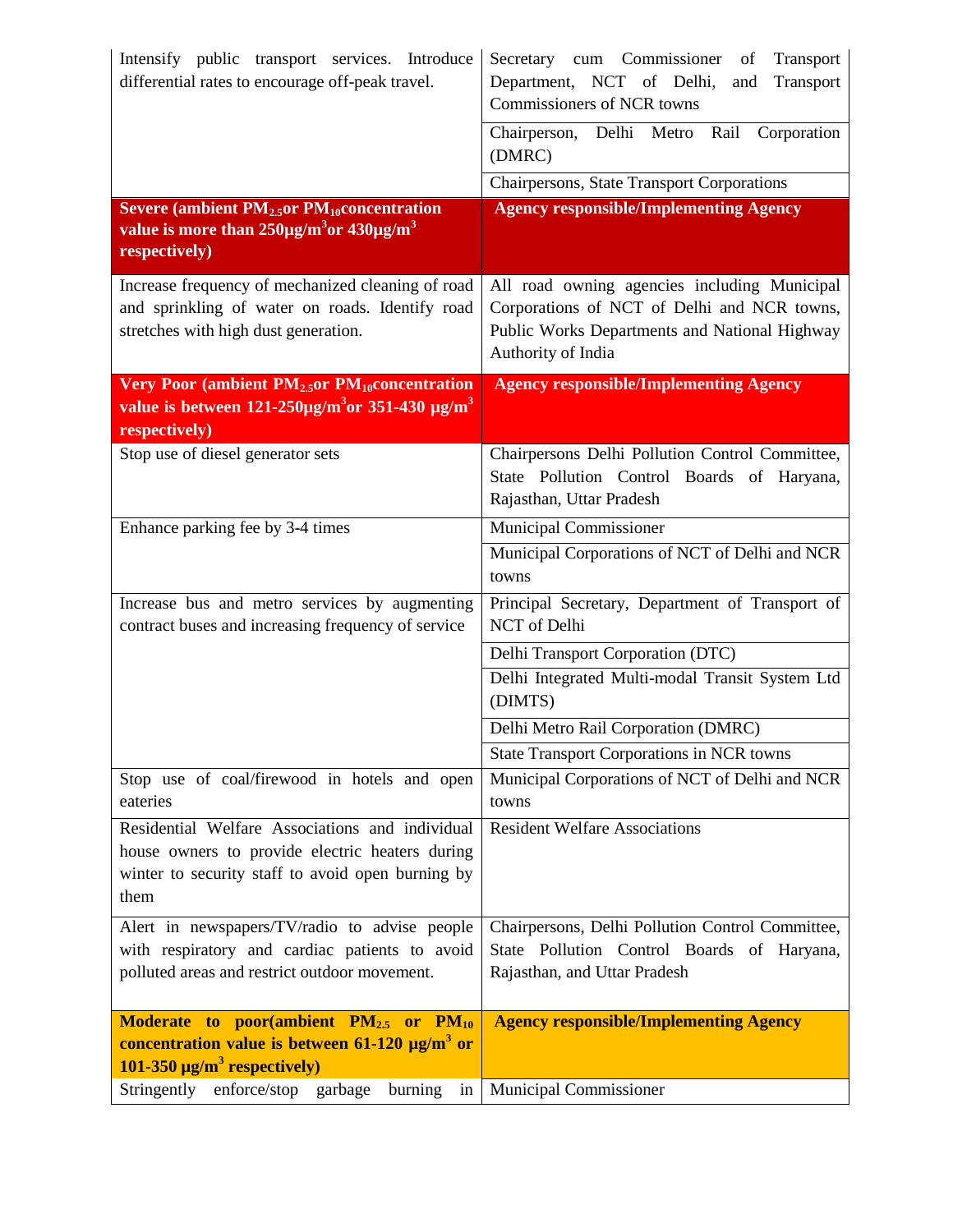| landfills and other places and impose heavy fines<br>on person responsible                                                                                      | Municipal corporations of Delhi and NCR towns                                                                                                                                                 |
|-----------------------------------------------------------------------------------------------------------------------------------------------------------------|-----------------------------------------------------------------------------------------------------------------------------------------------------------------------------------------------|
| Close/stringently enforce all pollution control<br>regulations in brick kilns and industries                                                                    | Chairpersons, Delhi Pollution Control Committee,<br>State Pollution Control Boards of Haryana,<br>Rajasthan, and Uttar Pradesh                                                                |
| <b>Moderate to poor(ambient <math>PM_{2.5}</math> or <math>PM_{10}</math></b>                                                                                   | <b>Agency responsible/Implementing Agency</b>                                                                                                                                                 |
| concentration value is between $61-120 \mu g/m^3$ or                                                                                                            |                                                                                                                                                                                               |
| $101-350 \mu g/m^3$ respectively)                                                                                                                               |                                                                                                                                                                                               |
| Stringently enforce pollution control in thermal<br>power plants through PCB monitoring                                                                         | Plant in-charge of power plants in NCR, and<br>Delhi Pollution Control Committee and State<br>Pollution Control Boards of Haryana, Rajasthan<br>and Uttar Pradesh                             |
| Do periodic mechanized sweeping on roads with<br>heavy traffic and water sprinkling also on unpaved                                                             | Municipal Commissioner, Municipal Corporations<br>of NCT of Delhi and NCR towns                                                                                                               |
| roads every two days                                                                                                                                            | Commissioners, Traffic Police of Delhi and NCR<br>towns to identify roads with heavy traffic and<br>provide information to respective Municipal<br>Commissioners                              |
|                                                                                                                                                                 | Chief Engineers of officers in charge of CPWD,<br>PWD of Delhi and NCR towns to identify unpaved<br>roads with heavy traffic and provide information<br>to respective Municipal Commissioners |
| Strict vigilance and no tolerance for visible<br>emissions - stop plying of visibly polluting<br>vehicles by impounding or heavy fine.                          | Commissioner or Officer in Charge, Transport<br>Department and Traffic Police of NCT Delhi and<br>NCR towns                                                                                   |
| Strict vigilance and enforcement of PUC norms                                                                                                                   |                                                                                                                                                                                               |
| Stringently enforce rules for dust control in<br>construction activities and close non-compliant<br>sites                                                       | Commissioner or Officers in charge of Police<br>Departments of Delhi and NCR towns                                                                                                            |
| Deploy traffic police for smooth traffic flow at<br>identified vulnerable areas                                                                                 | Commissioners Traffic Police of Delhi and NCR<br>Towns                                                                                                                                        |
| Strictly enforce Supreme Court order on diversion<br>of non-destined truck traffic and ensure only trucks<br>registered after 2005 are allowed entry into Delhi | Municipal Corporations of NCT of Delhi and NCR<br>towns                                                                                                                                       |
|                                                                                                                                                                 | Traffic Police of NCT of Delhi and NCR towns                                                                                                                                                  |
| Strictly enforce<br>Supreme<br>Court<br>ban<br>on                                                                                                               | <b>Chief Controller of Explosives</b>                                                                                                                                                         |
| firecrackers                                                                                                                                                    | Petroleum and Explosive Safety Organizations<br>(PESO)                                                                                                                                        |